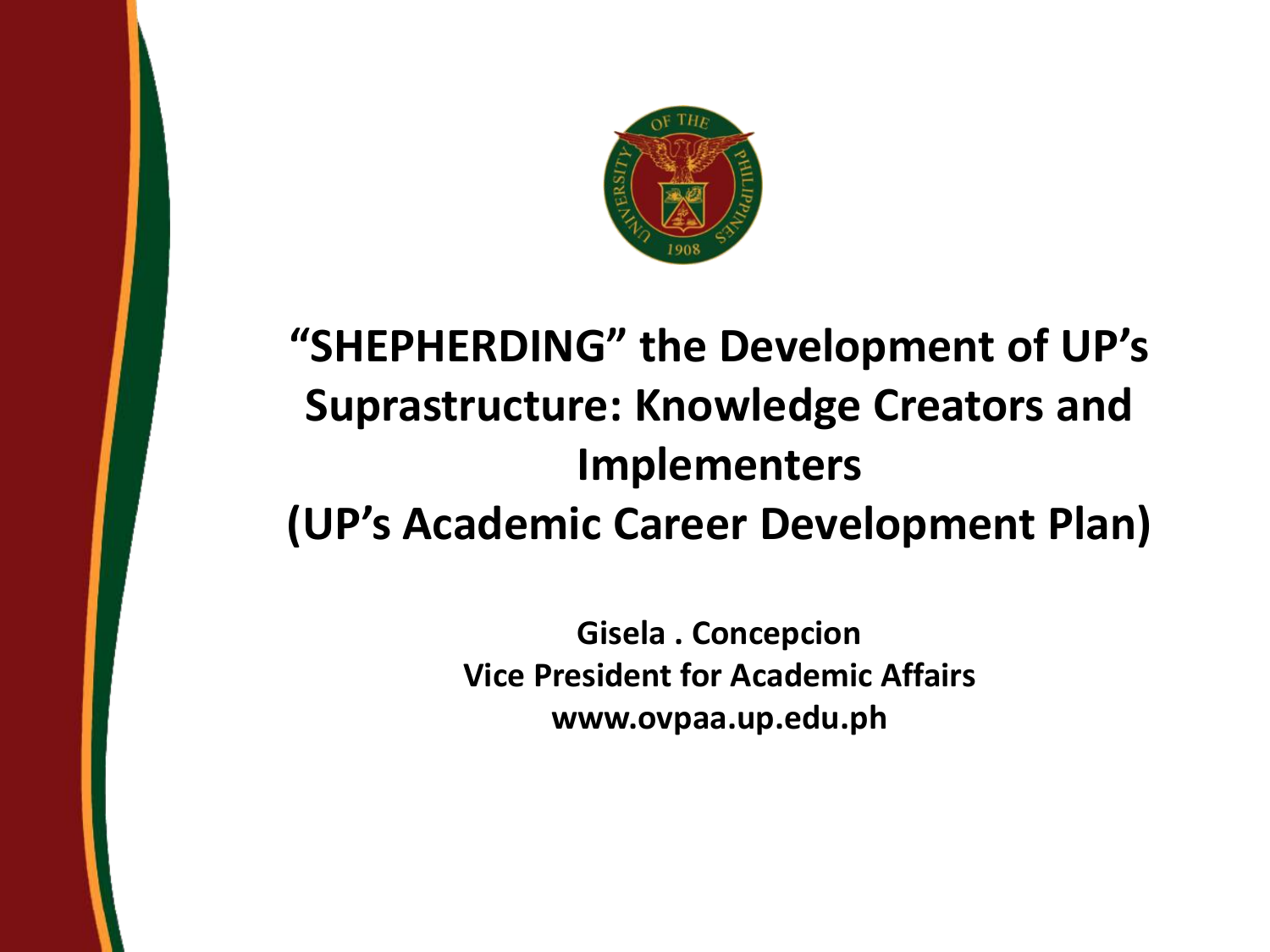## **Why create the critical mass of PhDs in UP CUs ?**

- **more research grants and projects, more and higher quality research publications and output**
- **more postgraduate (PG) students, more PG graduates**
- **more complete, functioning research groups**
- **more interdisciplinary research, more interdisciplinary expertise**
- **more competent problem solving of societal problems, more public service, greater impact on gov't programs**
- **more policy papers, better legislation**
- **more products, services, systems for commercialization**
- **more contracts and interactions with industry**

## **Why increase the number of PG students pursuing higher-level education to become ACADEMICS (Researchers and Creative Artists) in UP?**

- **to produce knowledge workers: knowledge creators and implementors through the VALUE CHAIN**
- **to provide and maintain various basic utilities, facilities and services in every region of the country**
- **to lead in innovation in niche industries, to spur growth and expansion in every region in the country**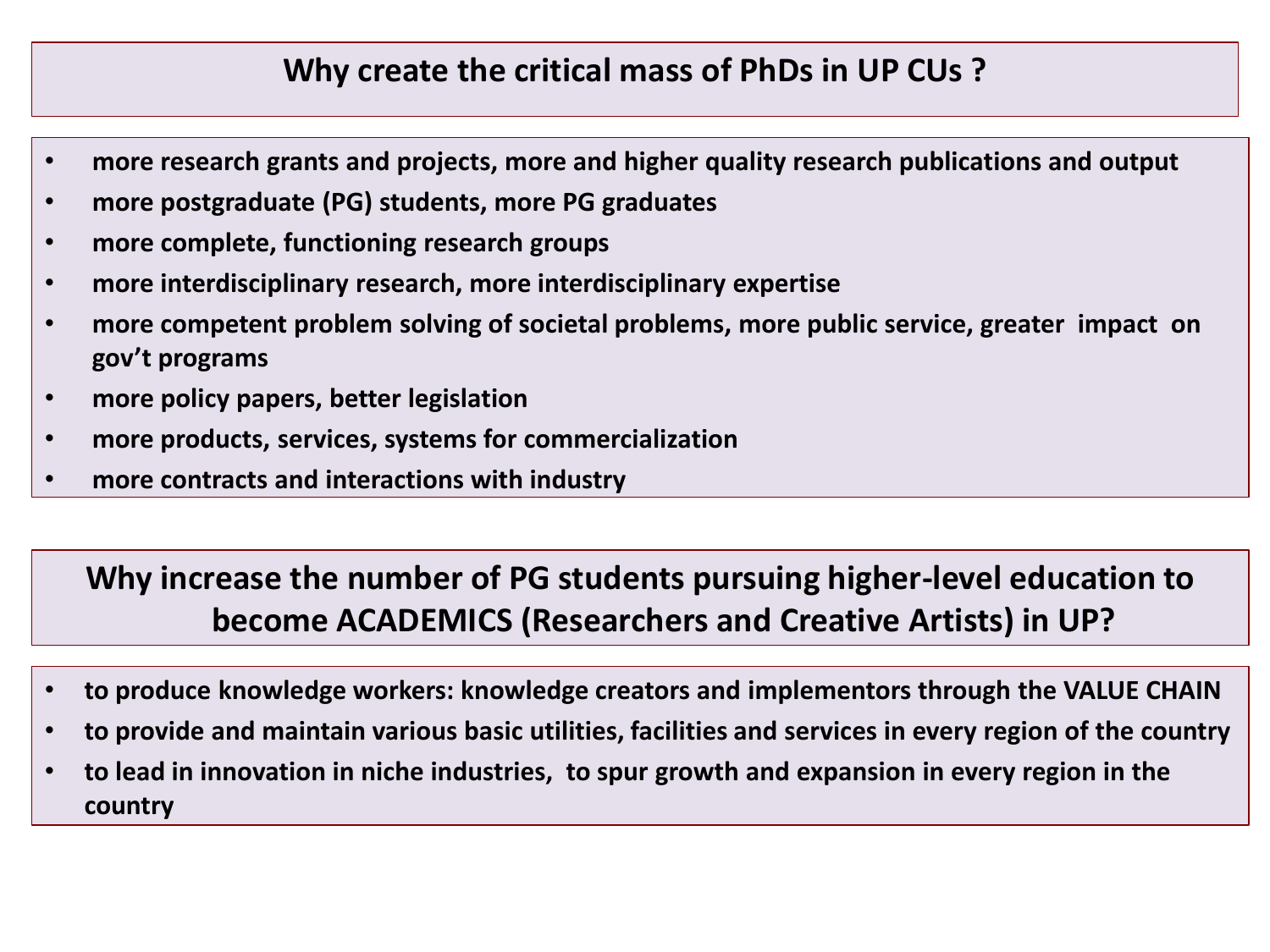## **UP's Great Challenge to Lead in Building the Country's Suprastructure**